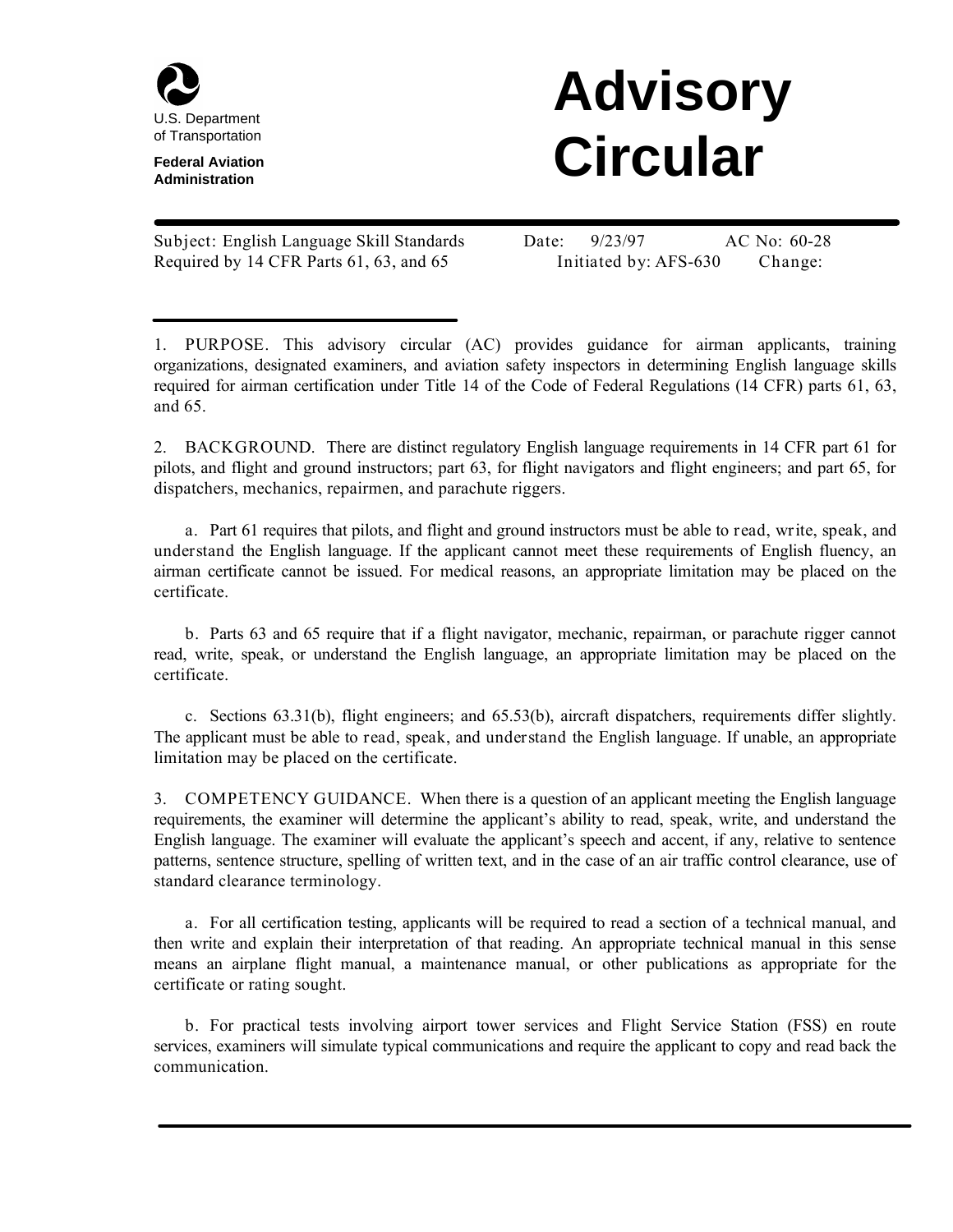**c.** For practical tests requiring the receiving and acknowledgment of air traffic control instrument flight rule clearances, examiners will simulate typical clearance deliveries and require the applicant to copy and read back the clearances.

**d.** If applicants can demonstrate the ability to write and explain the intent of a selected reading, and read back simulated communications with little or no hesitation and/or misunderstanding, they will have satisfactorily met the intent of the English language requirement. Airman applicants, whose English language skills are still in question, shall be referred to the local Flight Standards District Office (FSDO) for evaluation by an aviation safety inspector.

**4. RESPONSIBILITY.** It is important that all airman applicants demonstrate their ability to read, speak, write, and understand the English language. Each applicant must demonstrate an ability to mentally grasp critical information which often must be read and understood while conducting a variety of aviation operations. The responsibility for ensuring applicants meet the English language requirements is shared by flight and ground instructors, aviation schools, designated examiners, and aviation safety inspectors. Ultimately, the designated examiner and the aviation safety inspector are required to evaluate each applicant's eligibility, including English fluency, prior to beginning the practical test or accepting an application for an airman certificate or rating.

/s/ Louis C. Cusimano for Thomas E. Stuckey Acting Director, Flight Standards Service